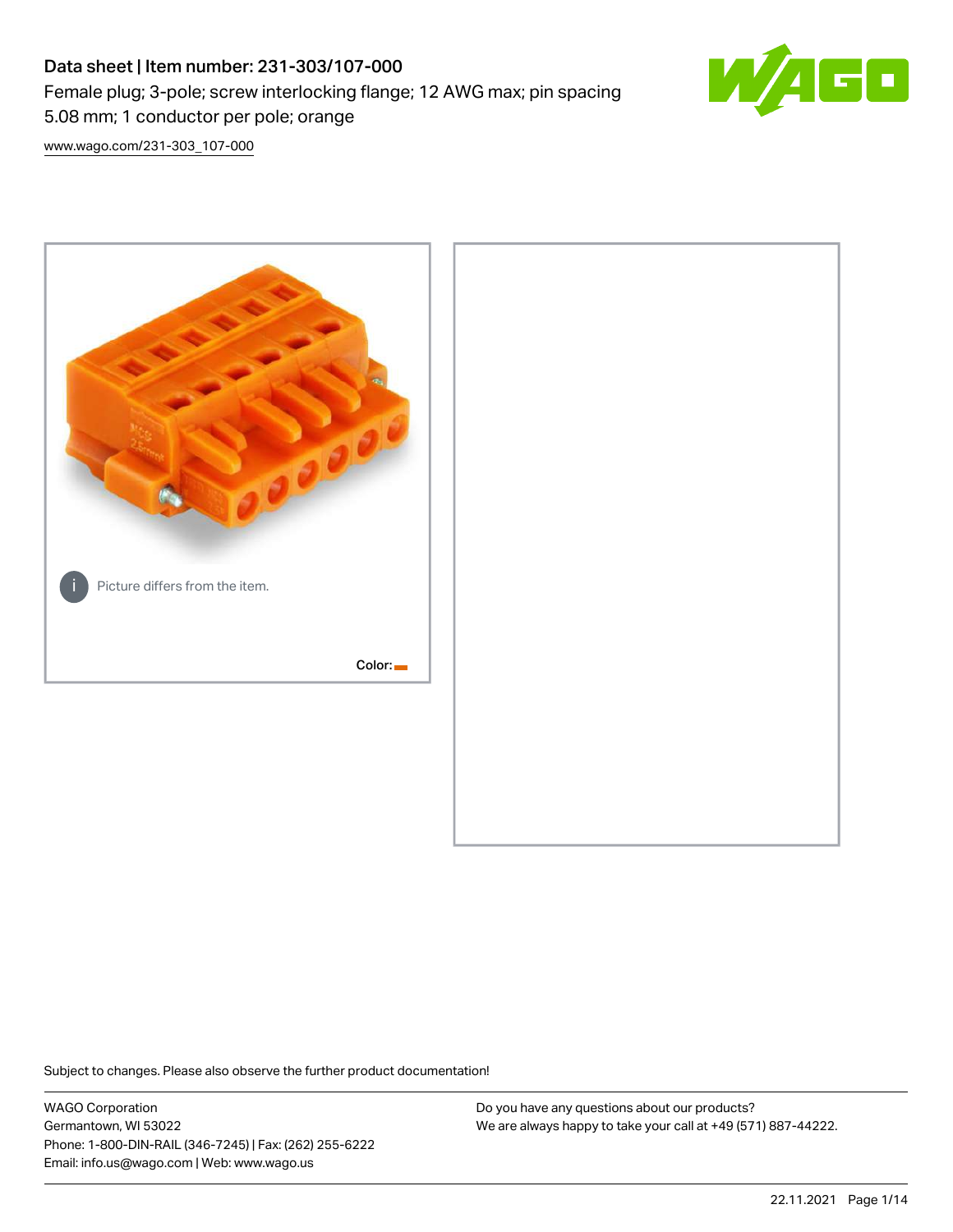

#### Dimensions in mm

 $L_1$  = (pole no. x pin spacing) + 5.4 mm

 $L_2$  = (pole no. x pin spacing) + 10 mm

2- to 3-pole female connectors – one latch only

#### Item description

- $\blacksquare$ Universal connection for all conductor types
- Easy cable pre-assembly and on-unit wiring via vertical and horizontal CAGE CLAMP<sup>®</sup> actuation  $\blacksquare$
- П Integrated test ports
- $\blacksquare$ With coding fingers

Subject to changes. Please also observe the further product documentation!

WAGO Corporation Germantown, WI 53022 Phone: 1-800-DIN-RAIL (346-7245) | Fax: (262) 255-6222 Email: info.us@wago.com | Web: www.wago.us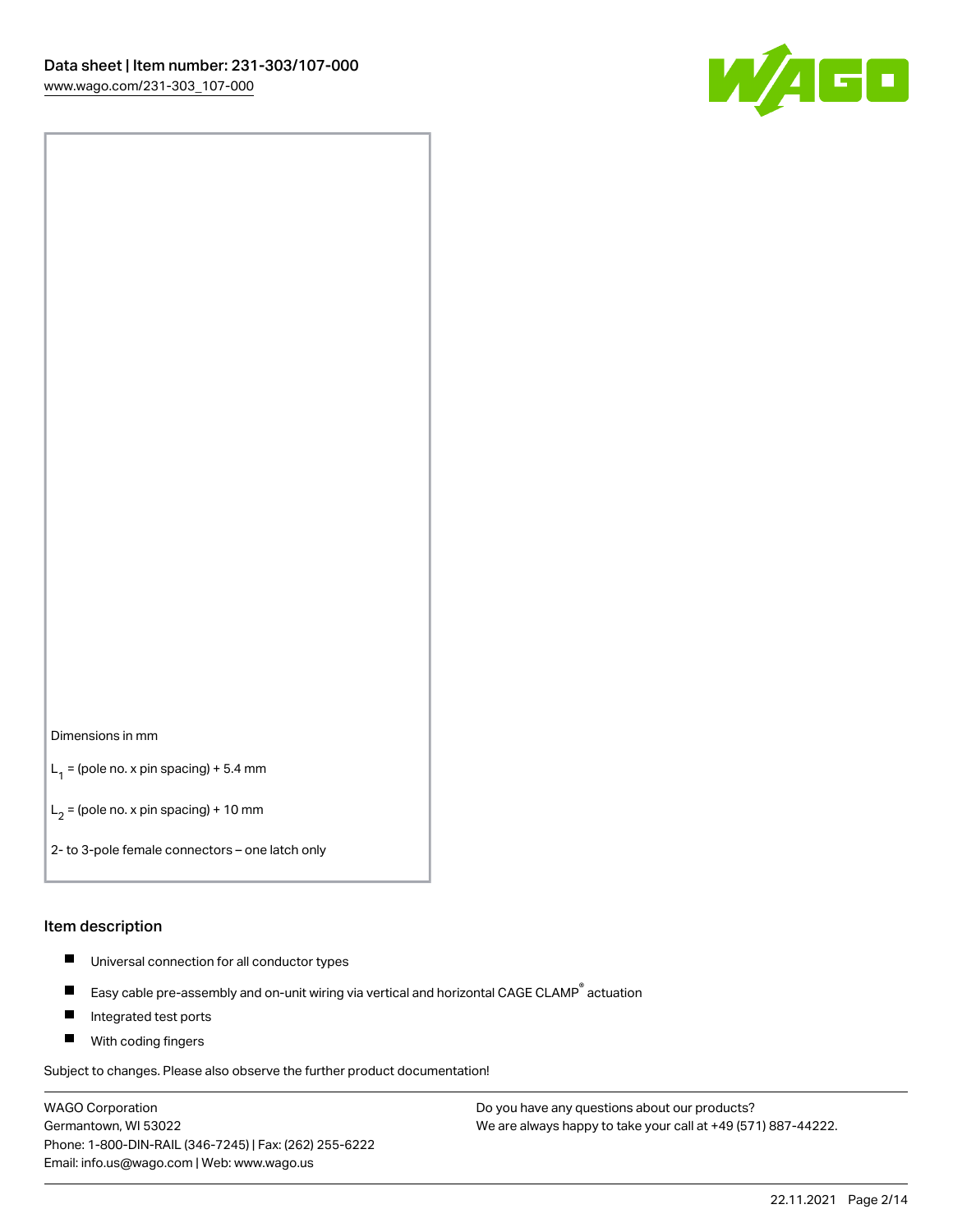

# Data

| M.<br>×<br>×<br>۹<br>٠<br>۰, |
|------------------------------|
|------------------------------|

| Safety information 1 | The MCS-MULTI CONNECTION SYSTEM includes connectors<br>without breaking capacity in accordance with DIN EN 61984. When<br>used as intended, these connectors must not be connected<br>/disconnected when live or under load. The circuit design should<br>ensure header pins, which can be touched, are not live when<br>unmated. |
|----------------------|-----------------------------------------------------------------------------------------------------------------------------------------------------------------------------------------------------------------------------------------------------------------------------------------------------------------------------------|
| Variants:            | Gold-plated or partially gold-plated contact surfaces<br>Other versions (or variants) can be requested from WAGO Sales or<br>configured at https://configurator.wago.com/                                                                                                                                                         |

## Electrical data

### IEC Approvals

| Ratings per                 | IEC/EN 60664-1                                                       |
|-----------------------------|----------------------------------------------------------------------|
| Rated voltage (III / 3)     | 320 V                                                                |
| Rated surge voltage (III/3) | 4 <sub>kV</sub>                                                      |
| Rated voltage (III/2)       | 320 V                                                                |
| Rated surge voltage (III/2) | 4 <sub>kV</sub>                                                      |
| Nominal voltage (II/2)      | 630 V                                                                |
| Rated surge voltage (II/2)  | 4 <sub>kV</sub>                                                      |
| Rated current               | 16 A                                                                 |
| Legend (ratings)            | (III / 2) $\triangleq$ Overvoltage category III / Pollution degree 2 |

# UL Approvals

| Approvals per                  | UL 1059 |
|--------------------------------|---------|
| Rated voltage UL (Use Group B) | 300 V   |
| Rated current UL (Use Group B) | 15 A    |
| Rated voltage UL (Use Group D) | 300 V   |
| Rated current UL (Use Group D) | 10 A    |

## Ratings per UL

| Rated voltage UL 1977 | 600 V |
|-----------------------|-------|
| Rated current UL 1977 | 15 A  |

| <b>WAGO Corporation</b>                                | Do you have any questions about our products?                 |
|--------------------------------------------------------|---------------------------------------------------------------|
| Germantown, WI 53022                                   | We are always happy to take your call at +49 (571) 887-44222. |
| Phone: 1-800-DIN-RAIL (346-7245)   Fax: (262) 255-6222 |                                                               |
| Email: info.us@wago.com   Web: www.wago.us             |                                                               |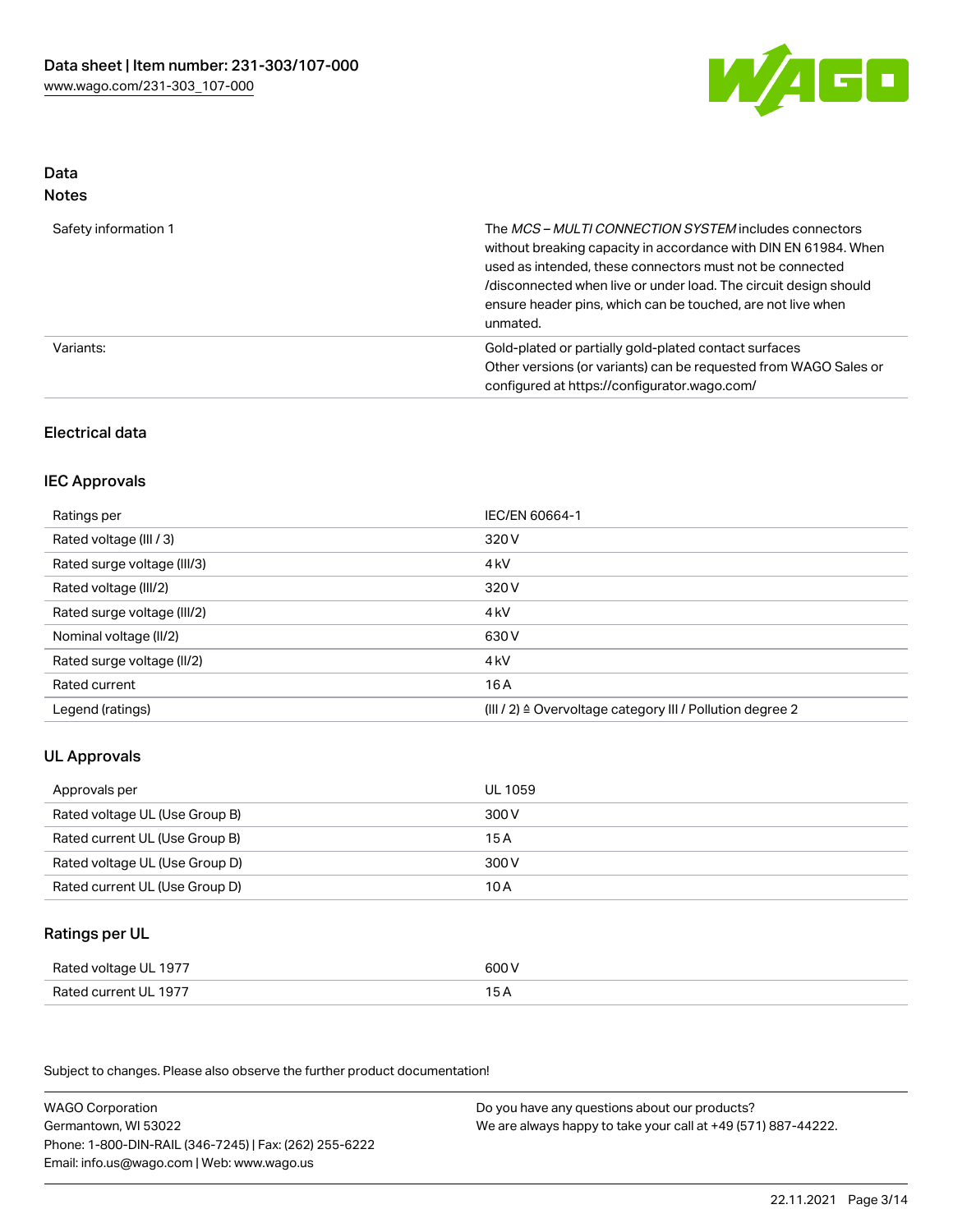

### CSA Approvals

| Approvals per                   | CSA   |
|---------------------------------|-------|
| Rated voltage CSA (Use Group B) | 300 V |
| Rated current CSA (Use Group B) | 15 A  |
| Rated voltage CSA (Use Group D) | 300 V |
| Rated current CSA (Use Group D) | 10 A  |

### Connection data

| Total number of connection points |  |
|-----------------------------------|--|
| Total number of potentials        |  |
| Number of connection types        |  |
| Number of levels                  |  |

### Connection 1

| Connection technology                             | CAGE CLAMP®                             |
|---------------------------------------------------|-----------------------------------------|
| Actuation type                                    | Operating tool                          |
| Solid conductor                                   | $0.082.5$ mm <sup>2</sup> / 28  12 AWG  |
| Fine-stranded conductor                           | $0.08$ 2.5 mm <sup>2</sup> / 28  12 AWG |
| Fine-stranded conductor; with insulated ferrule   | $0.251.5$ mm <sup>2</sup>               |
| Fine-stranded conductor; with uninsulated ferrule | $0.252.5$ mm <sup>2</sup>               |
| Strip length                                      | 89 mm / 0.31  0.35 inch                 |
| Number of poles                                   | 3                                       |
| Conductor entry direction to mating direction     | 0°                                      |

# Physical data

| Pin spacing | 5.08 mm / 0.2 inch    |
|-------------|-----------------------|
| Width       | 25.14 mm / 0.99 inch  |
| Height      | 14.3 mm / 0.563 inch  |
| Depth       | 26.45 mm / 1.041 inch |

# Plug-in connection

| Female connector/socket |
|-------------------------|
| for conductor           |
| No                      |
| Screw flange            |
|                         |

| WAGO Corporation                                       | Do you have any questions about our products?                 |
|--------------------------------------------------------|---------------------------------------------------------------|
| Germantown, WI 53022                                   | We are always happy to take your call at +49 (571) 887-44222. |
| Phone: 1-800-DIN-RAIL (346-7245)   Fax: (262) 255-6222 |                                                               |
| Email: info.us@wago.com   Web: www.wago.us             |                                                               |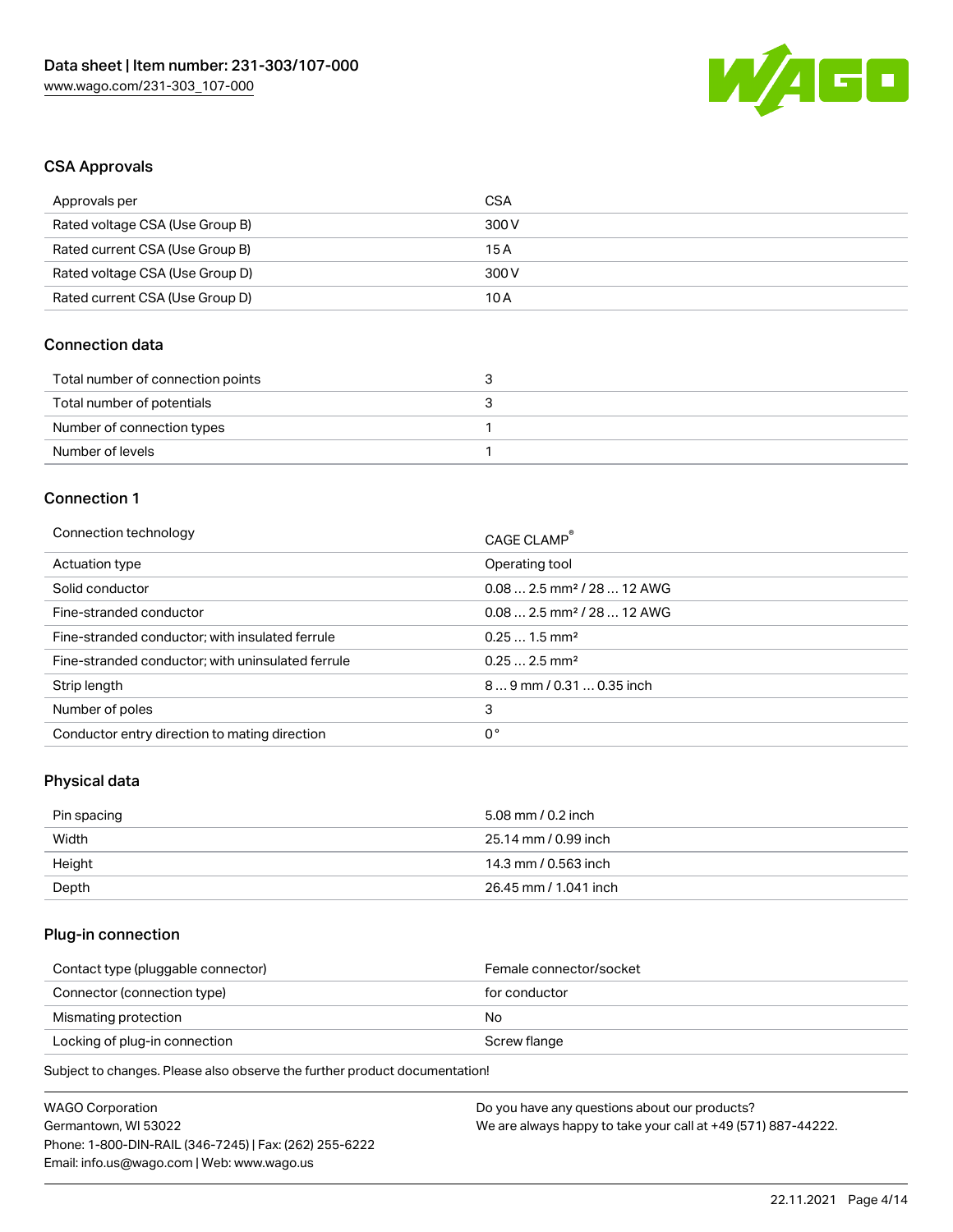

### Material data

| Color                       | orange                            |
|-----------------------------|-----------------------------------|
| Material group              |                                   |
| Insulation material         | Polyamide (PA66)                  |
| Flammability class per UL94 | V <sub>0</sub>                    |
| Clamping spring material    | Chrome nickel spring steel (CrNi) |
| Contact material            | Copper alloy                      |
| Contact plating             | tin-plated                        |
| Fire load                   | 0.099 MJ                          |
| Weight                      | 6.7 g                             |

### Environmental requirements

### Commercial data

| Product Group         | 3 (Multi Conn. System) |
|-----------------------|------------------------|
| PU (SPU)              | 100 Stück              |
| Packaging type        | box                    |
| Country of origin     | DE                     |
| <b>GTIN</b>           | 4044918369879          |
| Customs tariff number | 8536694040             |

### Approvals / Certificates

#### Country specific Approvals

| Logo | Approval                                            | <b>Additional Approval Text</b> | Certificate<br>name |
|------|-----------------------------------------------------|---------------------------------|---------------------|
|      | CВ<br><b>DEKRA Certification B.V.</b>               | IEC 61984                       | NL-39756            |
|      | <b>CSA</b><br>DEKRA Certification B.V.              | C <sub>22.2</sub>               | 1466354             |
| EMA  | <b>KEMA/KEUR</b><br><b>DEKRA Certification B.V.</b> | EN 61984                        | 2190761.01          |

| <b>WAGO Corporation</b>                                | Do you have any questions about our products?                 |
|--------------------------------------------------------|---------------------------------------------------------------|
| Germantown, WI 53022                                   | We are always happy to take your call at +49 (571) 887-44222. |
| Phone: 1-800-DIN-RAIL (346-7245)   Fax: (262) 255-6222 |                                                               |
| Email: info.us@wago.com   Web: www.wago.us             |                                                               |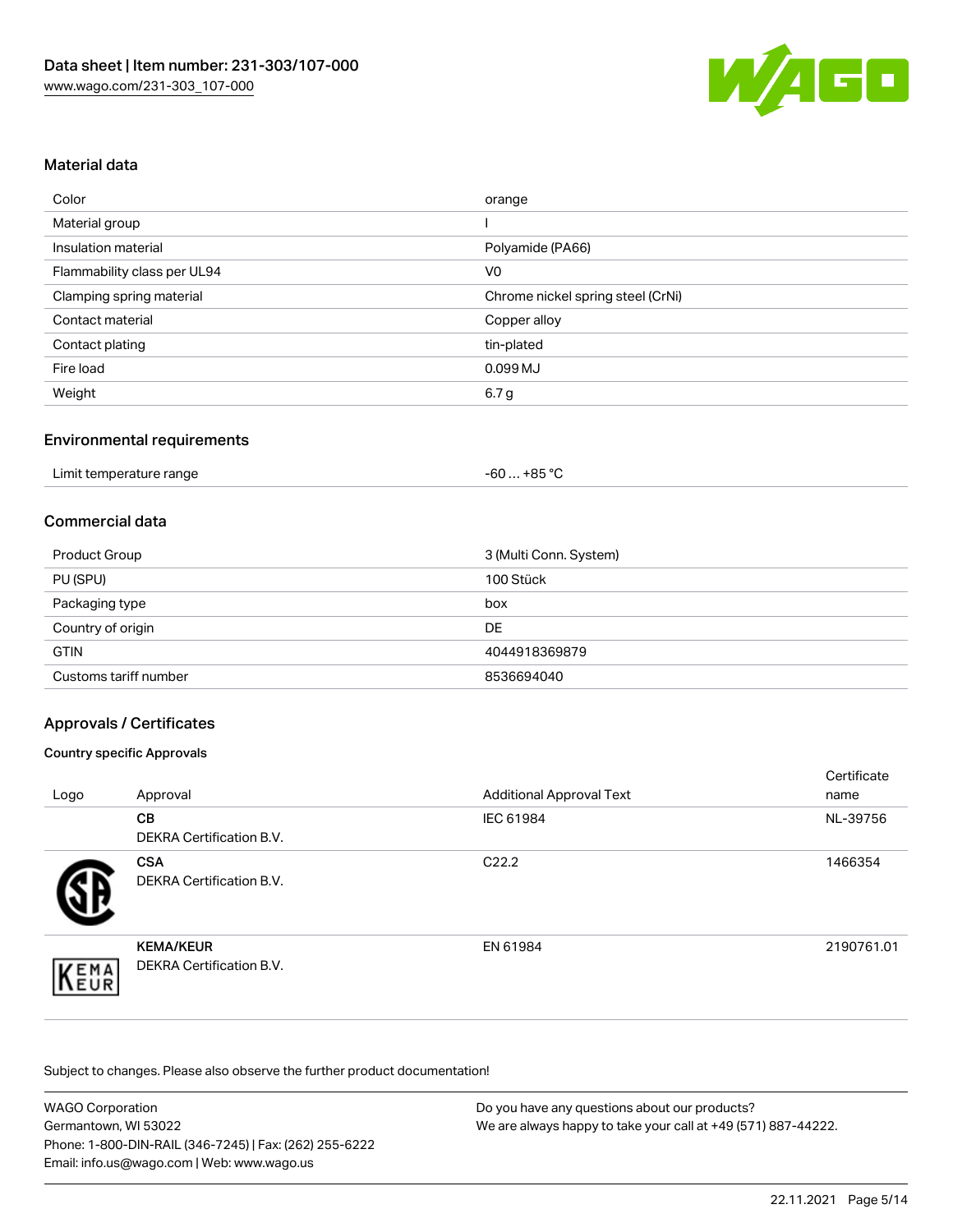

#### UL-Approvals

| Logo                       | Approval                                    | <b>Additional Approval Text</b> | Certificate<br>name |
|----------------------------|---------------------------------------------|---------------------------------|---------------------|
| $\boldsymbol{\mathcal{P}}$ | UL<br>UL International Germany GmbH         | <b>UL 1977</b>                  | E45171              |
| $\boldsymbol{\mathcal{P}}$ | <b>UR</b><br>Underwriters Laboratories Inc. | <b>UL 1059</b>                  | E45172              |

#### Counterpart

| Item no.231-533/108-000<br>Male header; 3-pole; THT; 1.0 x 1.0 mm solder pin; angled; mounting flange; pin spacing 5.08 mm;<br>orange   | www.wago.com/231-533/108-<br>000 |
|-----------------------------------------------------------------------------------------------------------------------------------------|----------------------------------|
| Item no.231-333/108-000<br>Male header; 3-pole; THT; 1.0 x 1.0 mm solder pin; straight; threaded flange; pin spacing 5.08 mm;<br>orange | www.wago.com/231-333/108-<br>000 |
| Item no.231-363/108-000<br>Male header; 3-pole; THT; 1.2 x 1.2 mm solder pin; straight; threaded flange; pin spacing 5.08 mm;<br>orange | www.wago.com/231-363/108-<br>000 |
| Item no.231-563/108-000<br>Male header; 3-pole; THT; 1.2 x 1.2 mm solder pin; angled; threaded flange; pin spacing 5.08 mm;<br>orange   | www.wago.com/231-563/108-<br>000 |
| Item no.231-633/109-000<br>Male connector; 3-pole; Pin spacing 5.08 mm; threaded flange; orange                                         | www.wago.com/231-633/109-<br>000 |
| Item no.231-633/129-000<br>Male connector; 3-pole; Pin spacing 5.08 mm; snap-in flange; orange                                          | www.wago.com/231-633/129-<br>000 |

#### Optional accessories

| Ferrules |                                                                                                                        |                      |
|----------|------------------------------------------------------------------------------------------------------------------------|----------------------|
| Ferrule  |                                                                                                                        |                      |
|          | ltem no.: 216-101<br>Ferrule; Sleeve for 0.5 mm <sup>2</sup> / AWG 22; uninsulated; electro-tin plated; silver-colored | www.wago.com/216-101 |
|          | Item no.: 216-104                                                                                                      |                      |

Subject to changes. Please also observe the further product documentation!

WAGO Corporation Germantown, WI 53022 Phone: 1-800-DIN-RAIL (346-7245) | Fax: (262) 255-6222 Email: info.us@wago.com | Web: www.wago.us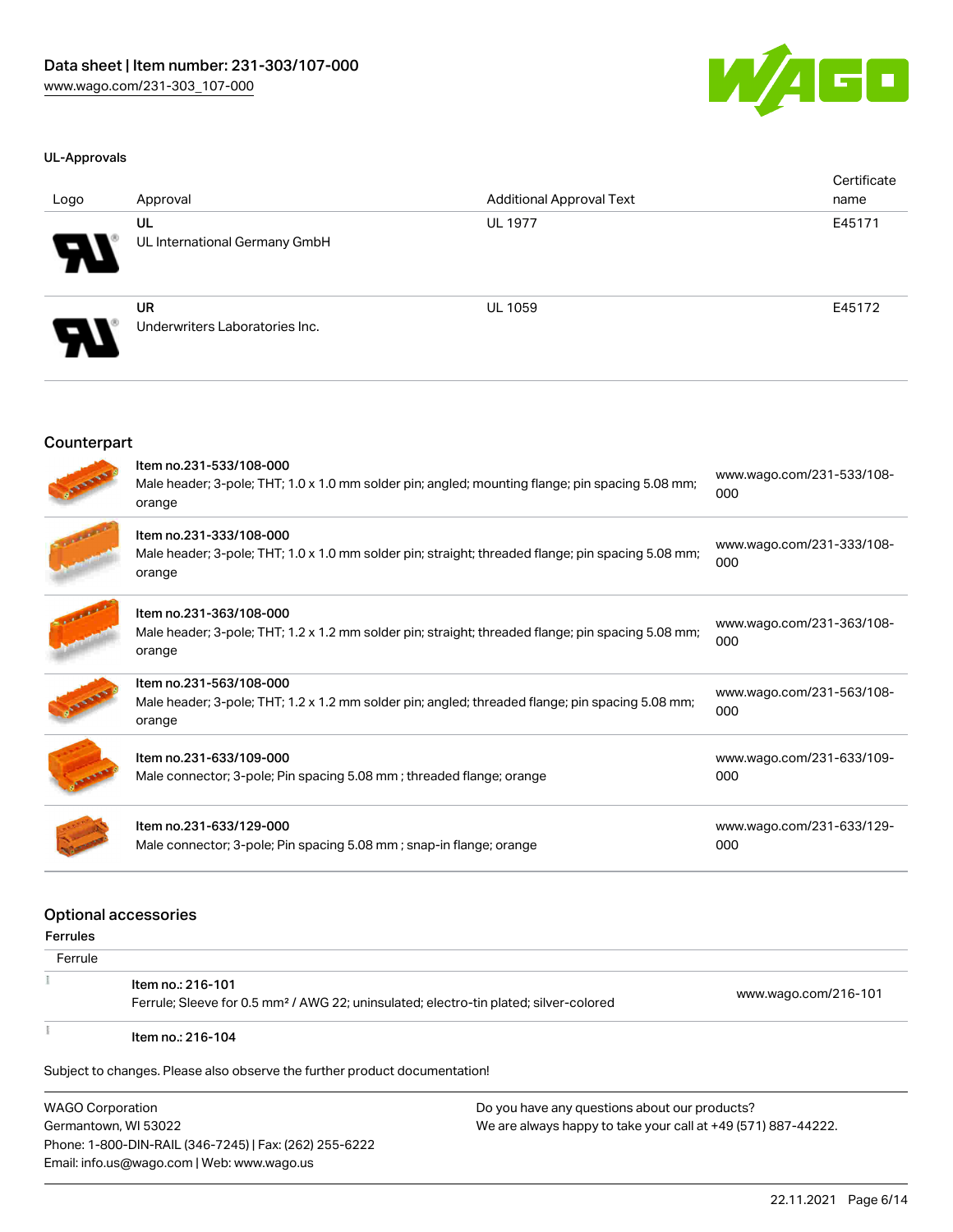

|    | Ferrule; Sleeve for 1.5 mm <sup>2</sup> / AWG 16; uninsulated; electro-tin plated; silver-colored                                                                                  | www.wago.com/216-104 |
|----|------------------------------------------------------------------------------------------------------------------------------------------------------------------------------------|----------------------|
|    | Item no.: 216-106<br>Ferrule; Sleeve for 2.5 mm <sup>2</sup> / AWG 14; uninsulated; electro-tin plated; silver-colored                                                             | www.wago.com/216-106 |
|    | Item no.: 216-102<br>Ferrule; Sleeve for 0.75 mm <sup>2</sup> / AWG 20; uninsulated; electro-tin plated; silver-colored                                                            | www.wago.com/216-102 |
| Ĭ. | Item no.: 216-103<br>Ferrule; Sleeve for 1 mm <sup>2</sup> / AWG 18; uninsulated; electro-tin plated                                                                               | www.wago.com/216-103 |
| î. | Item no.: 216-123<br>Ferrule; Sleeve for 1 mm <sup>2</sup> / AWG 18; uninsulated; electro-tin plated; silver-colored                                                               | www.wago.com/216-123 |
|    | Item no.: 216-122<br>Ferrule; Sleeve for 0.75 mm <sup>2</sup> / AWG 20; uninsulated; electro-tin plated; silver-colored                                                            | www.wago.com/216-122 |
| ĭ  | Item no.: 216-124<br>Ferrule; Sleeve for 1.5 mm <sup>2</sup> / AWG 16; uninsulated; electro-tin plated                                                                             | www.wago.com/216-124 |
|    | Item no.: 216-142<br>Ferrule; Sleeve for 0.75 mm <sup>2</sup> / 18 AWG; uninsulated; electro-tin plated; electrolytic copper; gastight<br>crimped; acc. to DIN 46228, Part 1/08.92 | www.wago.com/216-142 |
|    | Item no.: 216-132<br>Ferrule; Sleeve for 0.34 mm <sup>2</sup> / AWG 24; uninsulated; electro-tin plated                                                                            | www.wago.com/216-132 |
| ī. | Item no.: 216-121<br>Ferrule; Sleeve for 0.5 mm <sup>2</sup> / AWG 22; uninsulated; electro-tin plated; silver-colored                                                             | www.wago.com/216-121 |
|    | Item no.: 216-143<br>Ferrule; Sleeve for 1 mm <sup>2</sup> / AWG 18; uninsulated; electro-tin plated; electrolytic copper; gastight<br>crimped; acc. to DIN 46228, Part 1/08.92    | www.wago.com/216-143 |
|    | Item no.: 216-131<br>Ferrule; Sleeve for 0.25 mm <sup>2</sup> / AWG 24; uninsulated; electro-tin plated; silver-colored                                                            | www.wago.com/216-131 |
|    | Item no.: 216-141<br>Ferrule; Sleeve for 0.5 mm <sup>2</sup> / 20 AWG; uninsulated; electro-tin plated; electrolytic copper; gastight<br>crimped; acc. to DIN 46228, Part 1/08.92  | www.wago.com/216-141 |
| s. | Item no.: 216-152<br>Ferrule; Sleeve for 0.34 mm <sup>2</sup> / AWG 24; uninsulated; electro-tin plated                                                                            | www.wago.com/216-152 |
|    | Item no.: 216-203<br>Ferrule; Sleeve for 1 mm <sup>2</sup> / AWG 18; insulated; electro-tin plated; red                                                                            | www.wago.com/216-203 |
|    | Item no.: 216-202<br>Ferrule; Sleeve for 0.75 mm <sup>2</sup> / 18 AWG; insulated; electro-tin plated; gray                                                                        | www.wago.com/216-202 |
|    | Item no.: 216-151<br>Ferrule; Sleeve for 0.25 mm <sup>2</sup> / AWG 24; uninsulated; electro-tin plated                                                                            | www.wago.com/216-151 |
|    | Item no.: 216-204<br>Ferrule; Sleeve for 1.5 mm <sup>2</sup> / AWG 16; insulated; electro-tin plated; black                                                                        | www.wago.com/216-204 |
|    |                                                                                                                                                                                    |                      |

Subject to changes. Please also observe the further product documentation!

WAGO Corporation Germantown, WI 53022 Phone: 1-800-DIN-RAIL (346-7245) | Fax: (262) 255-6222 Email: info.us@wago.com | Web: www.wago.us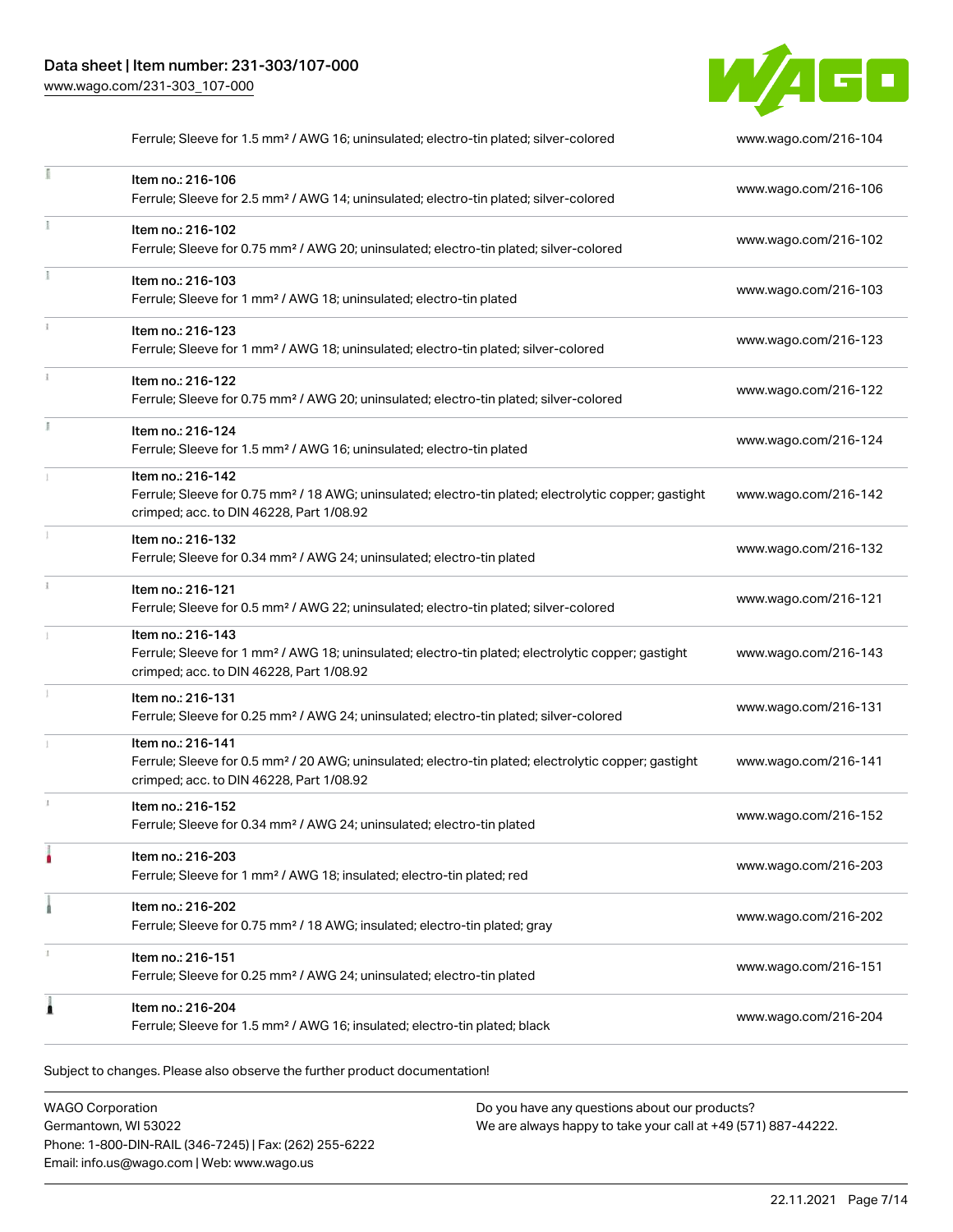### Data sheet | Item number: 231-303/107-000

[www.wago.com/231-303\\_107-000](http://www.wago.com/231-303_107-000)



|                         | Item no.: 216-144<br>Ferrule; Sleeve for 1.5 mm <sup>2</sup> / AWG 16; uninsulated; electro-tin plated; electrolytic copper; gastight<br>crimped; acc. to DIN 46228, Part 1/08.92; silver-colored       | www.wago.com/216-144 |
|-------------------------|---------------------------------------------------------------------------------------------------------------------------------------------------------------------------------------------------------|----------------------|
|                         | Item no.: 216-201<br>Ferrule; Sleeve for 0.5 mm <sup>2</sup> / 20 AWG; insulated; electro-tin plated; white                                                                                             | www.wago.com/216-201 |
|                         | Item no.: 216-223<br>Ferrule; Sleeve for 1 mm <sup>2</sup> / AWG 18; insulated; electro-tin plated; red                                                                                                 | www.wago.com/216-223 |
|                         | Item no.: 216-241<br>Ferrule; Sleeve for 0.5 mm <sup>2</sup> / 20 AWG; insulated; electro-tin plated; electrolytic copper; gastight<br>crimped; acc. to DIN 46228, Part 4/09.90; white                  | www.wago.com/216-241 |
|                         | Item no.: 216-242<br>Ferrule; Sleeve for 0.75 mm <sup>2</sup> / 18 AWG; insulated; electro-tin plated; electrolytic copper; gastight<br>crimped; acc. to DIN 46228, Part 4/09.90; gray                  | www.wago.com/216-242 |
|                         | Item no.: 216-222<br>Ferrule; Sleeve for 0.75 mm <sup>2</sup> / 18 AWG; insulated; electro-tin plated; gray                                                                                             | www.wago.com/216-222 |
|                         | Item no.: 216-221<br>Ferrule; Sleeve for 0.5 mm <sup>2</sup> / 20 AWG; insulated; electro-tin plated; white                                                                                             | www.wago.com/216-221 |
| ٨                       | Item no.: 216-224<br>Ferrule; Sleeve for 1.5 mm <sup>2</sup> / AWG 16; insulated; electro-tin plated; black                                                                                             | www.wago.com/216-224 |
|                         | Item no.: 216-243<br>Ferrule; Sleeve for 1 mm <sup>2</sup> / AWG 18; insulated; electro-tin plated; electrolytic copper; gastight crimped; www.wago.com/216-243<br>acc. to DIN 46228, Part 4/09.90; red |                      |
| 1                       | Item no.: 216-244<br>Ferrule; Sleeve for 1.5 mm <sup>2</sup> / AWG 16; insulated; electro-tin plated; electrolytic copper; gastight<br>crimped; acc. to DIN 46228, Part 4/09.90; black                  | www.wago.com/216-244 |
|                         | Item no.: 216-263<br>Ferrule; Sleeve for 1 mm <sup>2</sup> / AWG 18; insulated; electro-tin plated; electrolytic copper; gastight crimped; www.wago.com/216-263<br>acc. to DIN 46228, Part 4/09.90; red |                      |
| 1                       | Item no.: 216-264<br>Ferrule; Sleeve for 1.5 mm <sup>2</sup> / AWG 16; insulated; electro-tin plated; electrolytic copper; gastight<br>crimped; acc. to DIN 46228, Part 4/09.90; black                  | www.wago.com/216-264 |
| 1                       | Item no.: 216-284<br>Ferrule; Sleeve for 1.5 mm <sup>2</sup> / AWG 16; insulated; electro-tin plated; electrolytic copper; gastight<br>crimped; acc. to DIN 46228, Part 4/09.90; black                  | www.wago.com/216-284 |
|                         | Item no.: 216-262<br>Ferrule; Sleeve for 0.75 mm <sup>2</sup> / 18 AWG; insulated; electro-tin plated; electrolytic copper; gastight<br>crimped; acc. to DIN 46228, Part 4/09.90; gray                  | www.wago.com/216-262 |
|                         | Item no.: 216-301<br>Ferrule; Sleeve for 0.25 mm <sup>2</sup> / AWG 24; insulated; electro-tin plated; yellow                                                                                           | www.wago.com/216-301 |
|                         | Item no.: 216-321<br>Ferrule; Sleeve for 0.25 mm <sup>2</sup> / AWG 24; insulated; electro-tin plated; yellow                                                                                           | www.wago.com/216-321 |
|                         | Item no.: 216-322<br>Ferrule; Sleeve for 0.34 mm <sup>2</sup> / 22 AWG; insulated; electro-tin plated; green                                                                                            | www.wago.com/216-322 |
|                         | Subject to changes. Please also observe the further product documentation!                                                                                                                              |                      |
| <b>WAGO Corporation</b> | Do you have any questions about our products?                                                                                                                                                           |                      |

Germantown, WI 53022 Phone: 1-800-DIN-RAIL (346-7245) | Fax: (262) 255-6222 Email: info.us@wago.com | Web: www.wago.us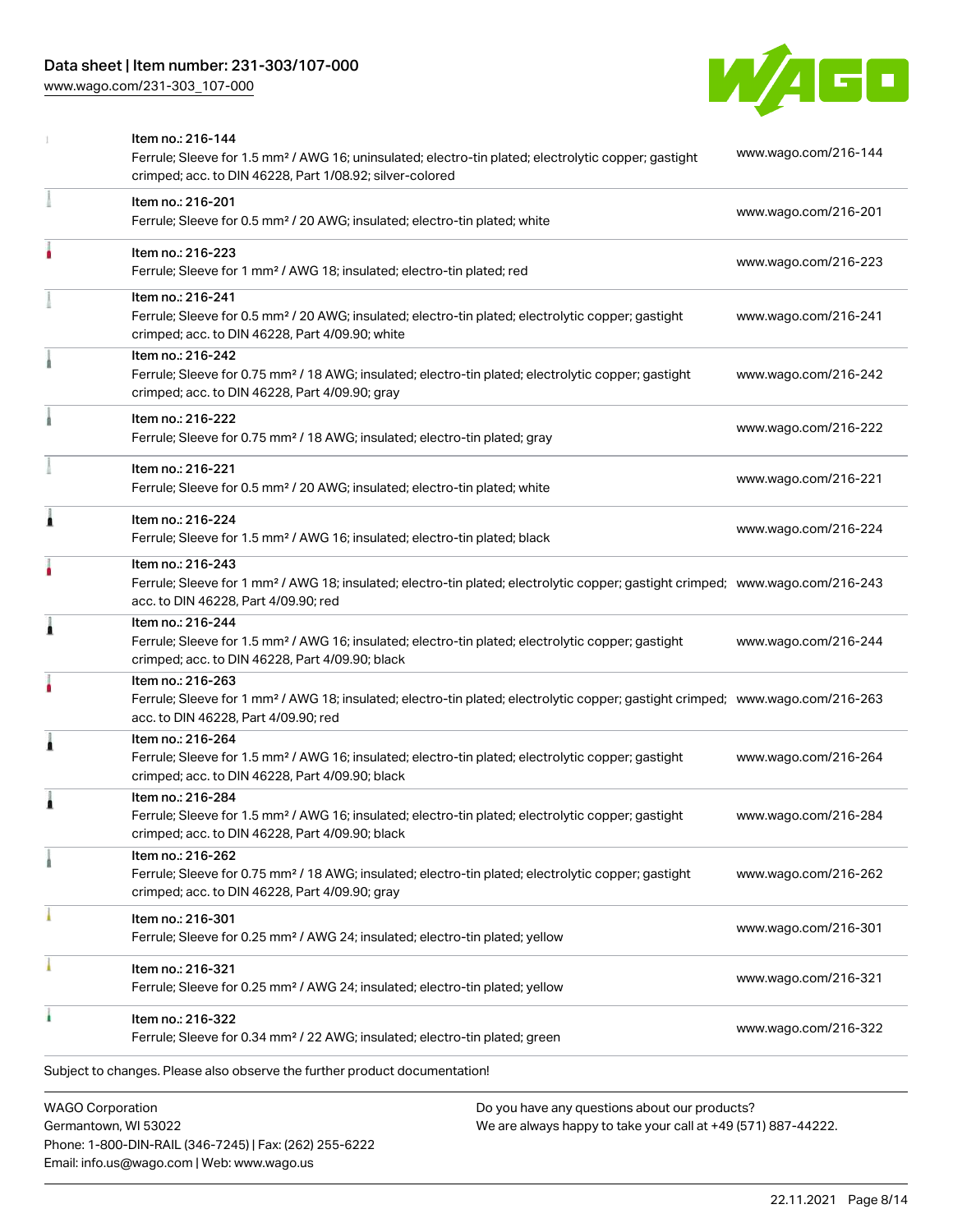Email: info.us@wago.com | Web: www.wago.us

[www.wago.com/231-303\\_107-000](http://www.wago.com/231-303_107-000)



|                                                 | Item no.: 216-302<br>Ferrule; Sleeve for 0.34 mm <sup>2</sup> / 22 AWG; insulated; electro-tin plated; light turquoise     | www.wago.com/216-302                                                                                           |
|-------------------------------------------------|----------------------------------------------------------------------------------------------------------------------------|----------------------------------------------------------------------------------------------------------------|
| <b>Strain relief</b>                            |                                                                                                                            |                                                                                                                |
| Strain relief housing                           |                                                                                                                            |                                                                                                                |
|                                                 | Item no.: 232-633<br>Strain relief housing; orange                                                                         | www.wago.com/232-633                                                                                           |
| Insulations stops                               |                                                                                                                            |                                                                                                                |
| Insulation stop                                 |                                                                                                                            |                                                                                                                |
|                                                 | Item no.: 231-672<br>Insulation stop; 0.75 - 1 mm <sup>2</sup> ; dark gray                                                 | www.wago.com/231-672                                                                                           |
|                                                 | Item no.: 231-670<br>Insulation stop; 0.08-0.2 mm <sup>2</sup> / 0.2 mm <sup>2</sup> "s"; white                            | www.wago.com/231-670                                                                                           |
|                                                 | Item no.: 231-671<br>Insulation stop; 0.25 - 0.5 mm <sup>2</sup> ; light gray                                              | www.wago.com/231-671                                                                                           |
| Jumpers                                         |                                                                                                                            |                                                                                                                |
| Jumper                                          |                                                                                                                            |                                                                                                                |
|                                                 | Item no.: 231-905<br>Jumper; for conductor entry; 5-way; insulated; gray                                                   | www.wago.com/231-905                                                                                           |
|                                                 | Item no.: 231-903<br>Jumper; for conductor entry; 3-way; insulated; gray                                                   | www.wago.com/231-903                                                                                           |
|                                                 | Item no.: 231-907<br>Jumper; for conductor entry; 7-way; insulated; gray                                                   | www.wago.com/231-907                                                                                           |
|                                                 | Item no.: 231-910<br>Jumper; for conductor entry; 10-way; insulated; gray                                                  | www.wago.com/231-910                                                                                           |
|                                                 | Item no.: 231-902<br>Jumper; for conductor entry; 2-way; insulated; gray                                                   | www.wago.com/231-902                                                                                           |
| <b>Testing accessories</b>                      |                                                                                                                            |                                                                                                                |
| Testing accessories                             |                                                                                                                            |                                                                                                                |
|                                                 | Item no.: 210-136<br>Test plug; 2 mm Ø; with 500 mm cable                                                                  | www.wago.com/210-136                                                                                           |
|                                                 | Item no.: 231-661<br>Test plugs for female connectors; for 5 mm and 5.08 mm pin spacing; 2,50 mm <sup>2</sup> ; light gray | www.wago.com/231-661                                                                                           |
|                                                 | Subject to changes. Please also observe the further product documentation!                                                 |                                                                                                                |
| <b>WAGO Corporation</b><br>Germantown, WI 53022 | Phone: 1-800-DIN-RAIL (346-7245)   Fax: (262) 255-6222                                                                     | Do you have any questions about our products?<br>We are always happy to take your call at +49 (571) 887-44222. |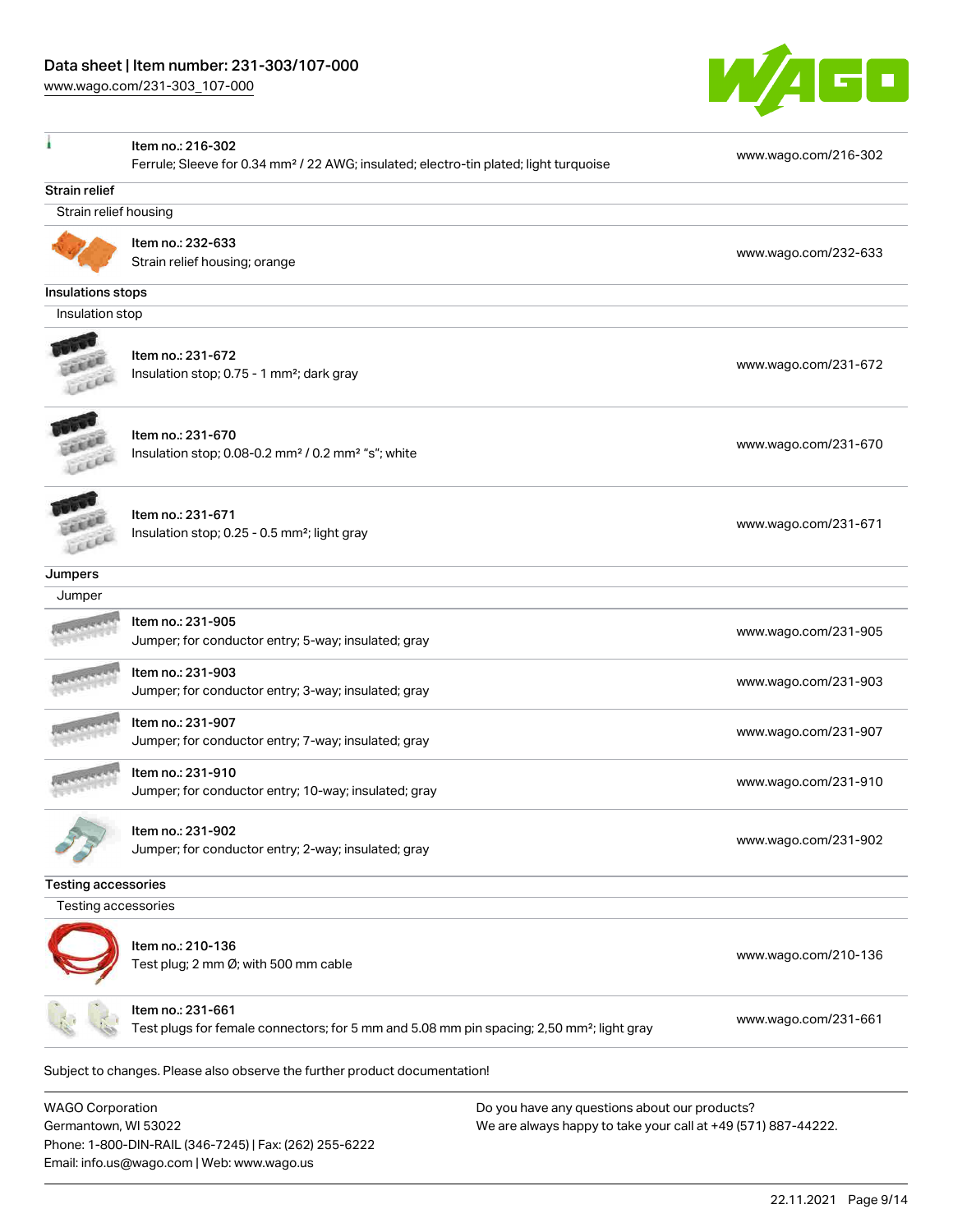### Data sheet | Item number: 231-303/107-000

[www.wago.com/231-303\\_107-000](http://www.wago.com/231-303_107-000)



| Tools               |                                                                                                                                                                                                |                                  |
|---------------------|------------------------------------------------------------------------------------------------------------------------------------------------------------------------------------------------|----------------------------------|
| Operating tool      |                                                                                                                                                                                                |                                  |
|                     | Item no.: 209-130<br>Operating tool; suitable for 264, 280 and 281 Series; 1-way; of insulating material; white                                                                                | www.wago.com/209-130             |
|                     | Item no.: 209-132<br>Operating tool; for connecting comb-style jumper bar; 2-way; of insulating material                                                                                       | www.wago.com/209-132             |
|                     | Item no.: 231-159<br>Operating tool; natural                                                                                                                                                   | www.wago.com/231-159             |
|                     | Item no.: 231-231<br>Combination operating tool; red                                                                                                                                           | www.wago.com/231-231             |
|                     | Item no.: 231-131<br>Operating tool; made of insulating material; 1-way; loose; white                                                                                                          | www.wago.com/231-131             |
|                     | Item no.: 231-291<br>Operating tool; made of insulating material; 1-way; loose; red                                                                                                            | www.wago.com/231-291             |
|                     | Item no.: 280-432<br>Operating tool; made of insulating material; 2-way; white                                                                                                                 | www.wago.com/280-432             |
|                     | Item no.: 280-434<br>Operating tool; made of insulating material; 4-way                                                                                                                        | www.wago.com/280-434             |
|                     | Item no.: 280-437<br>Operating tool; made of insulating material; 7-way                                                                                                                        | www.wago.com/280-437             |
|                     | ltem no.: 280-440<br>Operating tool; made of insulating material; 10-way                                                                                                                       | www.wago.com/280-440             |
|                     | Item no.: 280-435<br>Operating tool; made of insulating material; 5-way; gray                                                                                                                  | www.wago.com/280-435             |
|                     | Item no.: 280-436<br>Operating tool; made of insulating material; 6-way                                                                                                                        | www.wago.com/280-436             |
|                     | Item no.: 280-438<br>Operating tool; made of insulating material; 8-way                                                                                                                        | www.wago.com/280-438             |
|                     | Item no.: 280-433<br>Operating tool; made of insulating material; 3-way                                                                                                                        | www.wago.com/280-433             |
| Marking accessories |                                                                                                                                                                                                |                                  |
| Marking strip       |                                                                                                                                                                                                |                                  |
|                     | Item no.: 210-331/508-103<br>Marking strips; as a DIN A4 sheet; MARKED; 1-12 (200x); Height of marker strip: 2.3 mm/0.091 in; Strip<br>length 182 mm; Horizontal marking; Self-adhesive; white | www.wago.com/210-331<br>/508-103 |

WAGO Corporation Germantown, WI 53022 Phone: 1-800-DIN-RAIL (346-7245) | Fax: (262) 255-6222 Email: info.us@wago.com | Web: www.wago.us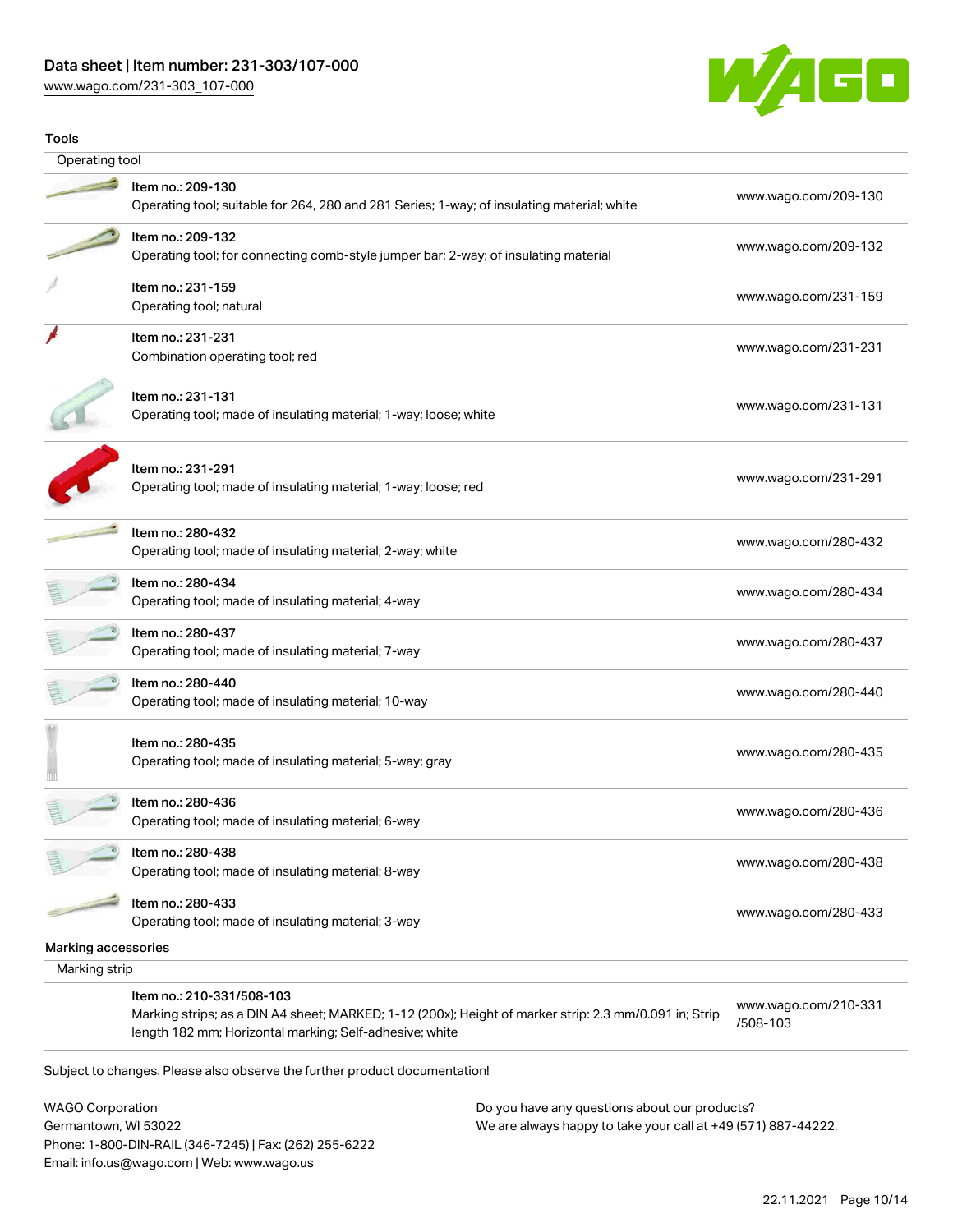Item no.: 210-331/508-104



[www.wago.com/210-331](http://www.wago.com/210-331/508-104)

[www.wago.com/210-332](http://www.wago.com/210-332/508-202)

[/508-104](http://www.wago.com/210-331/508-104)

[/508-202](http://www.wago.com/210-332/508-202)

# Marking strips; as a DIN A4 sheet; MARKED; 13-24 (200x); Height of marker strip: 2.3 mm/0.091 in; Strip length 182 mm; Horizontal marking; Self-adhesive; white Item no.: 210-332/508-202 Marking strips; as a DIN A4 sheet; MARKED; 1-16 (160x); Height of marker strip: 3 mm; Strip length 182

| mm; Horizontal marking; Self-adhesive; white                                                                                                                                         |                                  |
|--------------------------------------------------------------------------------------------------------------------------------------------------------------------------------------|----------------------------------|
| Item no.: 210-332/508-204<br>Marking strips; as a DIN A4 sheet; MARKED; 17-32 (160x); Height of marker strip: 3 mm; Strip length<br>182 mm; Horizontal marking; Self-adhesive; white | www.wago.com/210-332<br>/508-204 |
| Item no.: 210-332/508-206<br>Marking strips; as a DIN A4 sheet; MARKED; 33-48 (160x); Height of marker strip: 3 mm; Strip length<br>182 mm; Horizontal marking; Self-adhesive; white | www.wago.com/210-332<br>/508-206 |
| Item no.: 210-332/508-205                                                                                                                                                            |                                  |

Marking strips; as a DIN A4 sheet; MARKED; 1-32 (80x); Height of marker strip: 3 mm; Strip length 182 mm; Horizontal marking; Self-adhesive; white [www.wago.com/210-332](http://www.wago.com/210-332/508-205) [/508-205](http://www.wago.com/210-332/508-205)

# **Cover Cover** Item no.: 231-669 Lockout caps; for covering unused clamping units; orange [www.wago.com/231-669](http://www.wago.com/231-669)

# Downloads Documentation

| <b>Additional Information</b> |  |
|-------------------------------|--|
|-------------------------------|--|

| Technical explanations            | 2019 Apr 3 | pdf<br>2.0 MB | Download |
|-----------------------------------|------------|---------------|----------|
|                                   |            |               |          |
| <b>CAD</b> files                  |            |               |          |
| CAD data                          |            |               |          |
| 2D/3D Models 231-303/107-000      |            | <b>URL</b>    | Download |
| CAE data                          |            |               |          |
| EPLAN Data Portal 231-303/107-000 |            | <b>URL</b>    | Download |
| ZUKEN Portal 231-303/107-000      |            | <b>URL</b>    | Download |
| EPLAN Data Portal 231-303/107-000 |            | <b>URL</b>    | Download |

| WAGO Corporation                                       | Do you have any questions about our products?                 |  |  |
|--------------------------------------------------------|---------------------------------------------------------------|--|--|
| Germantown. WI 53022                                   | We are always happy to take your call at +49 (571) 887-44222. |  |  |
| Phone: 1-800-DIN-RAIL (346-7245)   Fax: (262) 255-6222 |                                                               |  |  |
| Email: info.us@wago.com   Web: www.wago.us             |                                                               |  |  |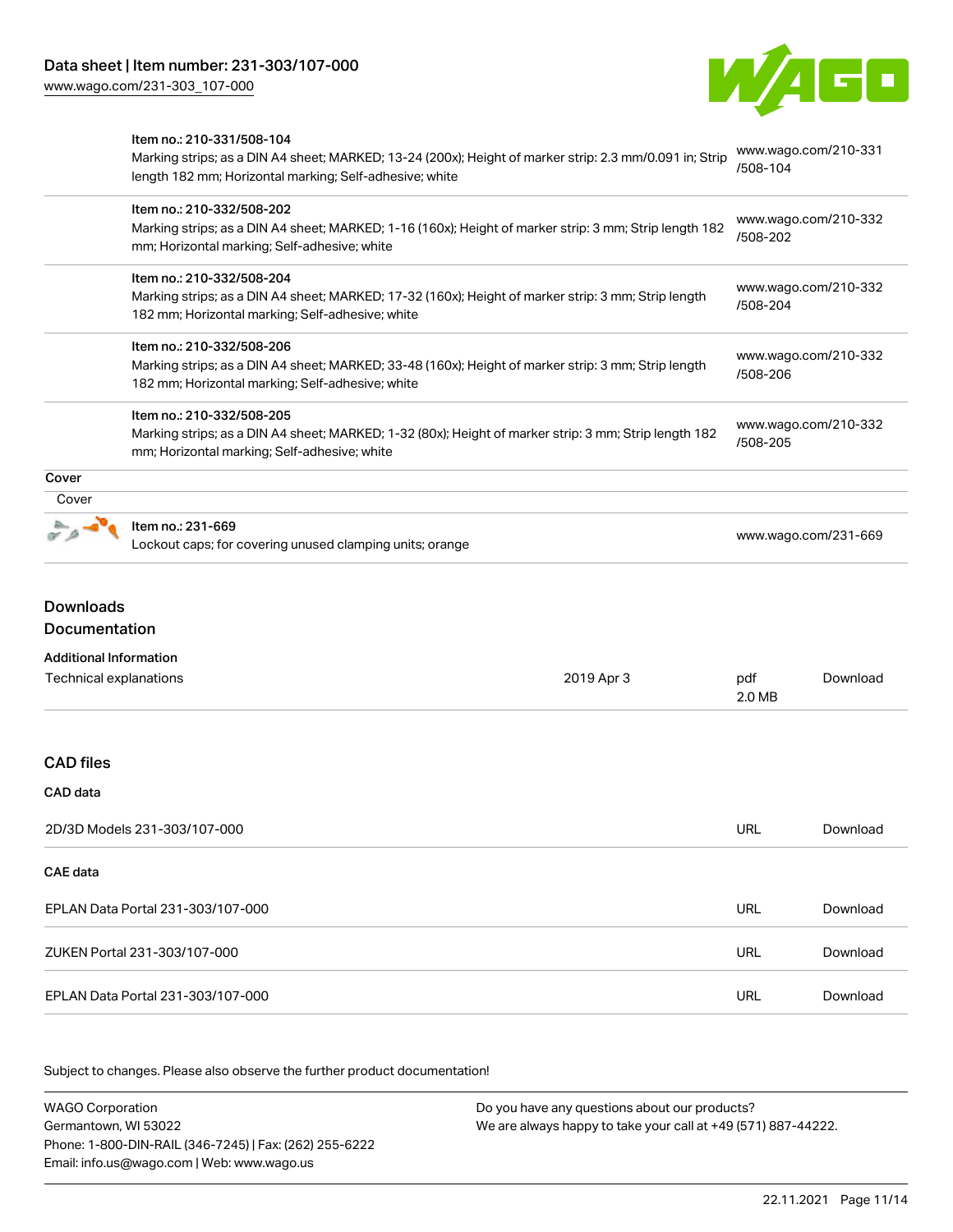### Environmental Product Compliance

Compliance Search

Environmental Product Compliance 231-303/107-000 1-conductor female connector; CAGE CLAMP®; 2.5 mm²; Pin spacing 5.08 mm; 3 pole; Screw flange; 2,50 mm²; orange

#### Installation Notes



screwdriver – CAGE CLAMP® actuation parallel to conductor entry.



Inserting a conductor via 3.5 mm screwdriver – CAGE CLAMP® actuation perpendicular to conductor entry.



Inserting a conductor into CAGE CLAMP® unit via operating lever (231-291).



Inserting a conductor via operating tool.

Subject to changes. Please also observe the further product documentation!

WAGO Corporation Germantown, WI 53022 Phone: 1-800-DIN-RAIL (346-7245) | Fax: (262) 255-6222 Email: info.us@wago.com | Web: www.wago.us

Do you have any questions about our products? We are always happy to take your call at +49 (571) 887-44222.



URL [Download](https://www.wago.com/global/d/ComplianceLinkMediaContainer_231-303_107-000)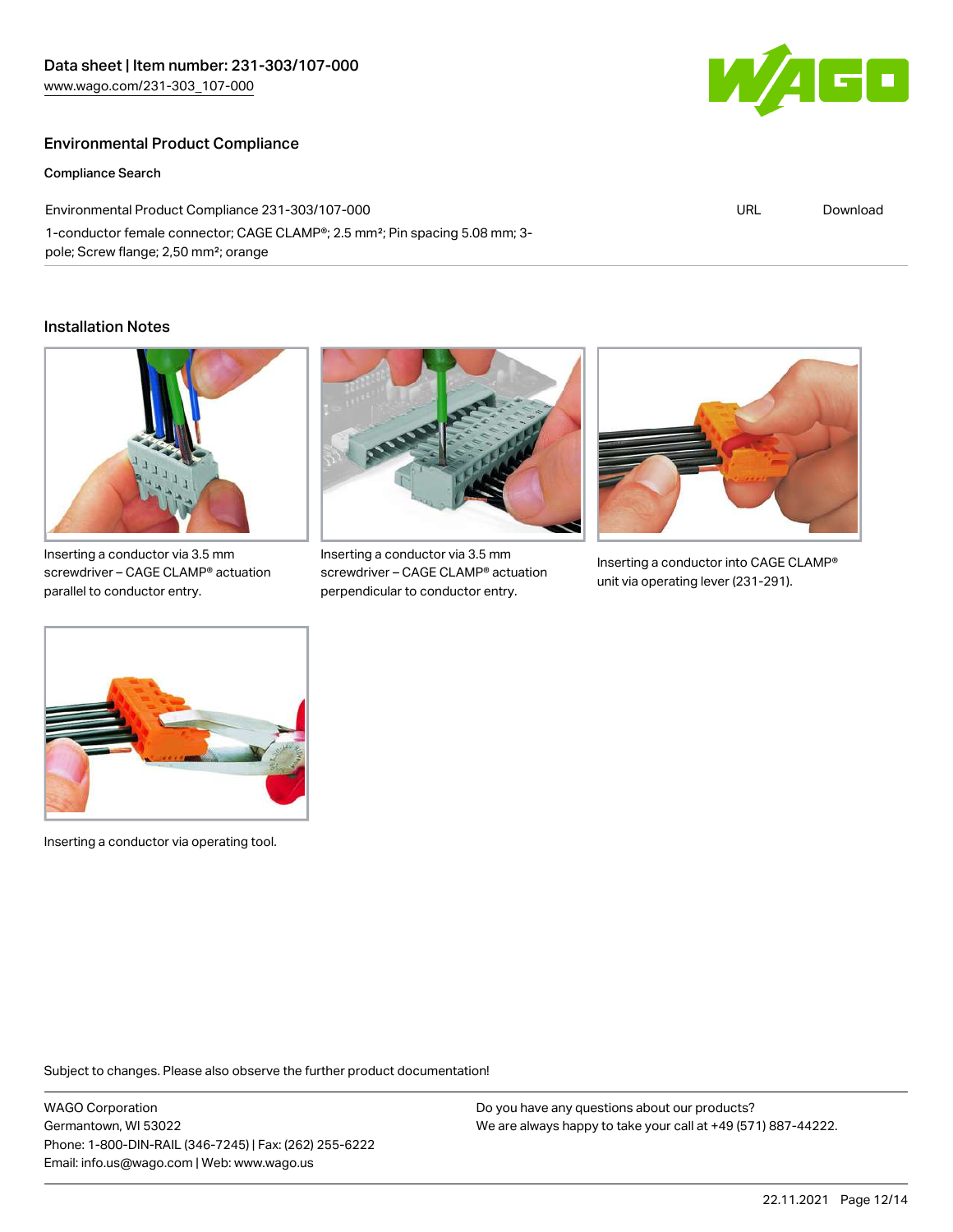



Coding a female connector by removing coding finger(s).



Testing – female connector with CAGE CLAMP®

Integrated test ports for testing perpendicular to conductor entry via 2 or 2.3 mm Ø test plug

#### Installation



Male connector with strain relief plate



Strain relief housing shown with a male connector equipped with CAGE CLAMP®

Subject to changes. Please also observe the further product documentation!

WAGO Corporation Germantown, WI 53022 Phone: 1-800-DIN-RAIL (346-7245) | Fax: (262) 255-6222 Email: info.us@wago.com | Web: www.wago.us